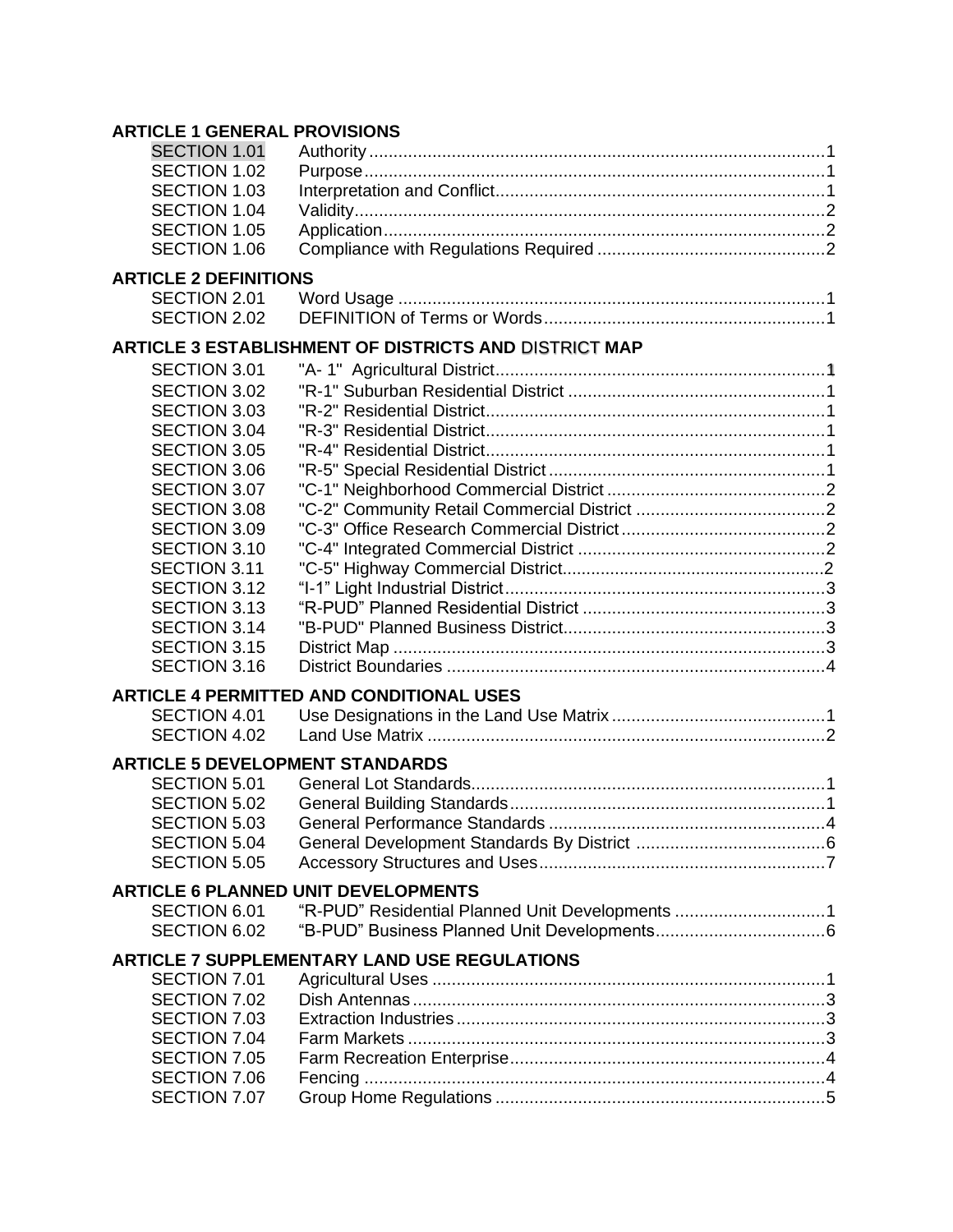| SECTION 7.08                               |                                                                |  |
|--------------------------------------------|----------------------------------------------------------------|--|
| SECTION 7.09                               |                                                                |  |
| SECTION 7.10                               | Open Storage and Display of Material and Equipment 7           |  |
| SECTION 7.11                               |                                                                |  |
| SECTION 7.12                               |                                                                |  |
| SECTION 7.13<br>SECTION 7.14               |                                                                |  |
| SECTION 7.15                               |                                                                |  |
| SECTION 7.16                               | Swimming Pools for Community Associations or Private Clubs  15 |  |
| SECTION 7.17                               |                                                                |  |
| SECTION 7.18                               |                                                                |  |
| SECTION 7.19                               |                                                                |  |
| SECTION 7.20                               |                                                                |  |
| SECTION 7.21                               |                                                                |  |
|                                            | <b>ARTICLE 8 LANDSCAPING REQUIREMENTS</b>                      |  |
| SECTION 8.01                               |                                                                |  |
| SECTION 8.02                               | Landscaped Buffer Strips Required between Non-residential      |  |
|                                            |                                                                |  |
| <b>SECTION 8.03</b>                        |                                                                |  |
| <b>SECTION 8.04</b>                        |                                                                |  |
| <b>SECTION 8.05</b><br><b>SECTION 8.06</b> | Screening of Service Courts, Storage Areas and Loading Docks 5 |  |
| <b>SECTION 8.07</b>                        |                                                                |  |
| <b>SECTION 8.08</b>                        |                                                                |  |
|                                            |                                                                |  |
| SECTION 9.01                               | <b>ARTICLE 9 OFF-STREET PARKING AND LOADING</b>                |  |
| <b>SECTION 9.02</b>                        |                                                                |  |
| SECTION 9.03                               |                                                                |  |
| <b>SECTION 9.04</b>                        |                                                                |  |
| <b>SECTION 9.05</b>                        |                                                                |  |
| <b>ARTICLE 10 SIGN REGULATIONS</b>         |                                                                |  |
| SECTION 10.01                              |                                                                |  |
| SECTION 10.02                              |                                                                |  |
| SECTION 10.03                              |                                                                |  |
| SECTION 10.04                              |                                                                |  |
| SECTION 10.05                              | Signs Permitted In Any District Without A Permit3              |  |
| SECTION 10.06                              |                                                                |  |
| SECTION 10.07                              | Signs Permitted In Specified Districts Requiring A Permit4     |  |
| SECTION 10.08                              |                                                                |  |
| SECTION 10.09                              |                                                                |  |
| SECTION 10.10                              |                                                                |  |
|                                            |                                                                |  |
|                                            | <b>ARTICLE 11 NONCONFORMING LOTS, STRUCTURES AND USES</b>      |  |
| SECTION 11.01                              |                                                                |  |
| SECTION 11.02                              |                                                                |  |
| SECTION 11.03                              |                                                                |  |

SECTION 11.04 Reconstruction of a Nonconforming Use .............................................3 SECTION 11.05 Restoration of a Nonconforming Use...................................................3